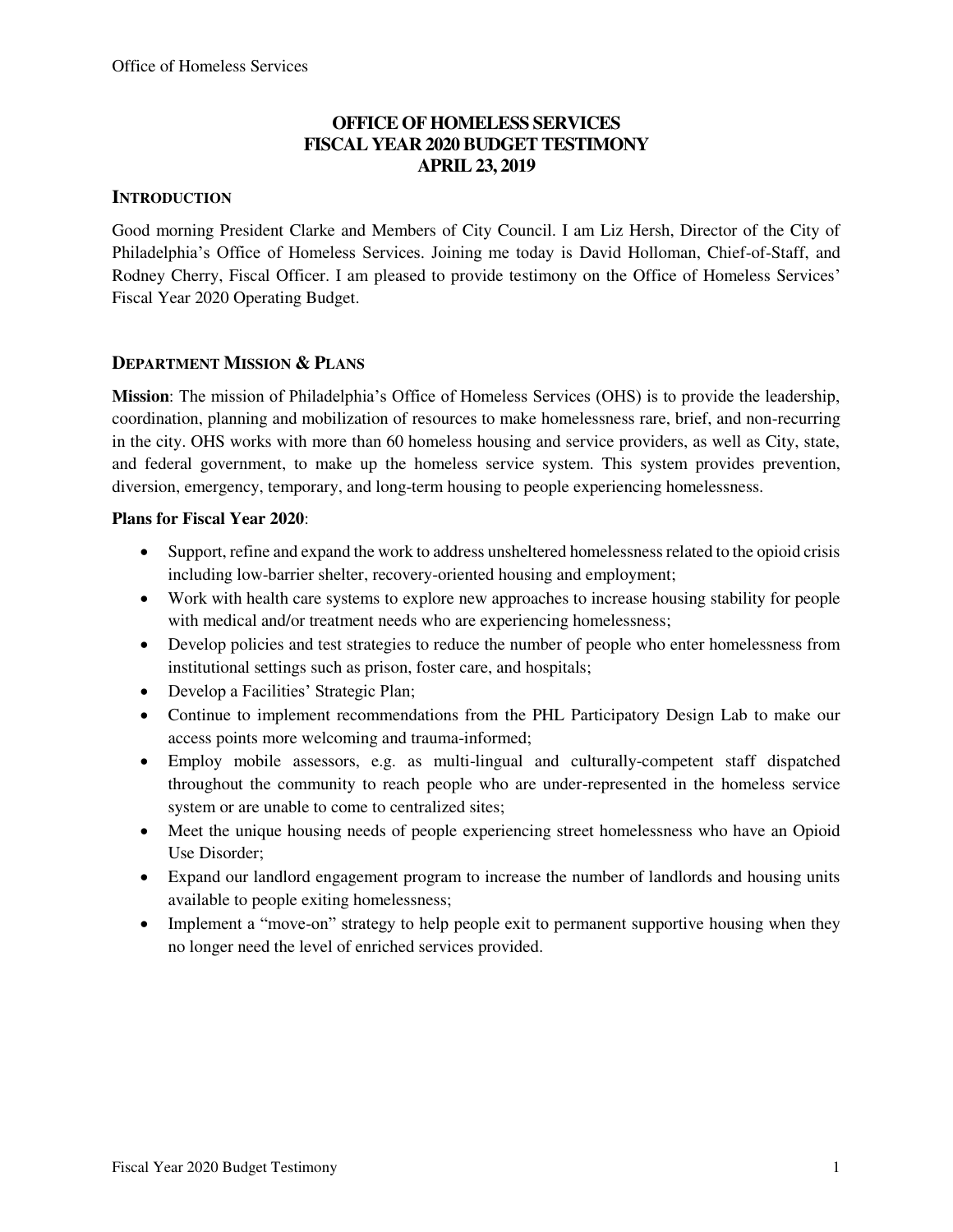| <b>Staff Demographics Summary (as of November 2018): All Funds</b> |           |          |           |           |  |  |  |  |  |
|--------------------------------------------------------------------|-----------|----------|-----------|-----------|--|--|--|--|--|
|                                                                    | Total     | Minority | White     | Female    |  |  |  |  |  |
| Number of Full-Time Staff                                          | 171       | 143      | 28        | 116       |  |  |  |  |  |
| Number of Exempt Staff                                             | 24        | 13       | 11        | 18        |  |  |  |  |  |
| Number of Executive Staff<br>(deputy level and above)              | 5         | 2        | 3         | 3         |  |  |  |  |  |
| Average Salary, Full-Time Staff                                    | \$59,828  | \$55,479 | \$71,879  | \$57,073  |  |  |  |  |  |
| Average Salary, Exempt Staff                                       | \$83,298  | \$84,855 | \$84,308  | \$83,220  |  |  |  |  |  |
| Average Salary, Executive Staff                                    | \$104,460 | \$92,700 | \$112,300 | \$113,300 |  |  |  |  |  |
| Median Salary, Full-Time Staff                                     | \$61,759  | \$52,747 | \$63,860  | \$56,319  |  |  |  |  |  |
| Median Salary, Exempt Staff                                        | \$82,400  | \$87,550 | \$77,250  | \$77,997  |  |  |  |  |  |
| Median Salary, Executive Staff                                     | \$103,000 | \$92,700 | \$103,000 | \$103,000 |  |  |  |  |  |

# **BUDGET SUMMARY & OTHER BUDGET DRIVERS**

| <b>Employment Levels (as of November 2018): All Funds</b>  |                              |                                              |  |  |  |  |  |
|------------------------------------------------------------|------------------------------|----------------------------------------------|--|--|--|--|--|
|                                                            | <b>Budgeted</b><br>$in$ FY19 | Filled as of the<br>Increment Run<br>(11/18) |  |  |  |  |  |
| Number of Full-Time Positions                              | 188                          | 171                                          |  |  |  |  |  |
| Number of Exempt Positions                                 | 27                           | 24                                           |  |  |  |  |  |
| Number of Executive Positions (deputy)<br>level and above) | 5                            |                                              |  |  |  |  |  |
| Average Salary of All Full-Time Positions                  | \$59,828                     | \$59,828                                     |  |  |  |  |  |
| Median Salary of All Full-Time Positions                   | \$61,759                     | \$61,759                                     |  |  |  |  |  |

| <b>General Fund Financial Summary by Class</b>    |                |                    |                |                |                |                  |  |  |  |
|---------------------------------------------------|----------------|--------------------|----------------|----------------|----------------|------------------|--|--|--|
|                                                   | FY18 Original  | FY18 Actual        | FY19 Original  | FY19 Estimated | FY20 Proposed  | Difference:      |  |  |  |
|                                                   | Appropriations | <b>Obligations</b> | Appropriations | Obligations    | Appropriations | <b>FY20-FY19</b> |  |  |  |
| Class 100 - Employee Compensation                 | \$8,802,194    | \$8,685,048        | \$8,830,135    | \$9,120,404    | \$9,545,748    | \$425,344        |  |  |  |
| Class 200 - Purchase of Services                  | \$39,069,215   | \$39,045,924       | \$43,554,815   | \$47,319,942   | \$49,073,423   | \$1,753,481      |  |  |  |
| Class $300/400$ - Materials, Supplies & Equipment | \$344,127      | \$253.494          | \$344,127      | \$344,127      | \$344,127      | \$0              |  |  |  |
| Class 500 - Contributions                         | \$32,421       | \$32,370           | \$32,421       | \$32.421       | \$32,421       | \$0              |  |  |  |
|                                                   | \$48,247,957   | \$48,016,836       | \$52,761,498   | \$56,816,894   | \$58,995,719   | \$2,178,825      |  |  |  |

| <b>Contracts Summary (Professional Services only)</b> |             |             |             |             |             |                       |  |  |  |
|-------------------------------------------------------|-------------|-------------|-------------|-------------|-------------|-----------------------|--|--|--|
|                                                       | <b>FY14</b> | <b>FY15</b> | <b>FY16</b> | <b>FY17</b> | <b>FY18</b> | FY19 YTD<br>(Q1 & Q2) |  |  |  |
| Total amount of contracts                             | \$4,546,644 | \$4,378,024 | \$4,390,706 | \$3,823,226 | \$1,717,088 | \$1,745,745           |  |  |  |
| Total amount to M/W/DSBE                              | \$1,242,480 | \$1,830,730 | \$1,216,353 | \$1,615,331 | \$893,250   | \$762,558             |  |  |  |
| Participation Rate                                    | $27\%$      | $42\%$      | 28%         | 42%         | 52%         | 44%                   |  |  |  |

| <b>Total M/W/DSBE Contract Participation Goal (Public Works; Services,</b><br>Supplies & Equipment; and Professional Services combined) |     |     |                     |  |  |  |  |
|-----------------------------------------------------------------------------------------------------------------------------------------|-----|-----|---------------------|--|--|--|--|
| <b>FY19</b><br><b>FY20</b><br><b>FY18</b>                                                                                               |     |     |                     |  |  |  |  |
| M/W/DSBE Contract Participation Goal                                                                                                    | 30% | 32% | $35\%$ <sup>1</sup> |  |  |  |  |

<sup>1</sup> Pursuant to OEO's recommendation, the M/W/DSBE Contract Participation Goal for OHS increased to 35% in FY20. The recommendation was made pursuant to the fact that OHS has successfully met *and surpassed the M/W/DSBE Contract Participation Goals in previous fiscal years.*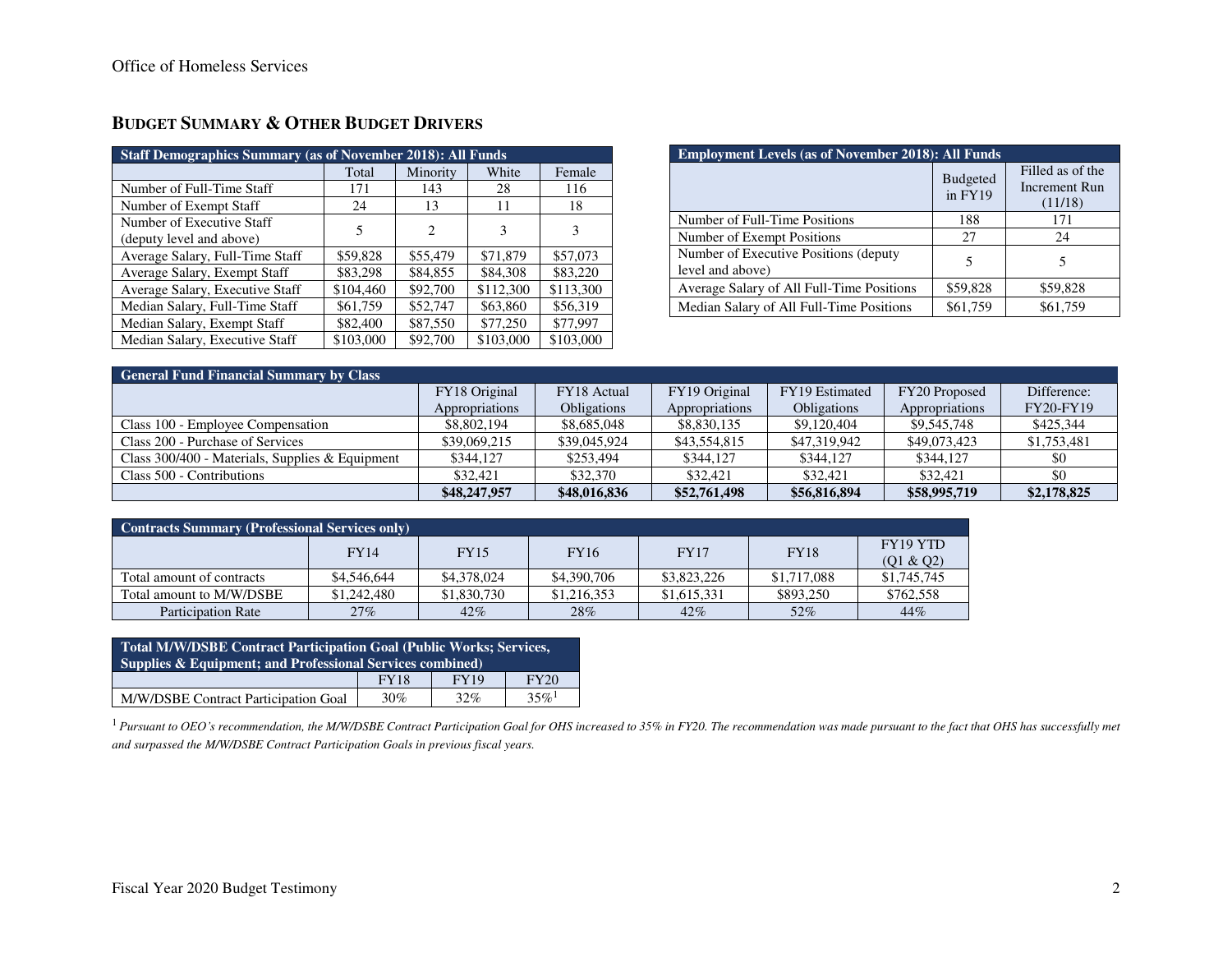### **PROPOSED BUDGET OVERVIEW**

### **Proposed Funding Request**:

The proposed Fiscal Year 2020 General Fund budget totals \$58,995,719, an increase of \$2,178,825 over Fiscal Year 2019 estimated obligation levels. This increase is primarily to fund services to address homelessness linked to the opioid crisis, the 21<sup>st-</sup>Century living wage increase, and the addition of three staff positions.

The proposed budget includes:

- \$9,545,748 in Class 100, a \$425,344 increase over FY19. This funding will fund DC33 pay increases and three additional new positions to support expanded services;
- \$49,073,423 in Class 200, a \$1,753,481 increase over FY19. This funding will provide additional temporary and long-term housing to address street homelessness largely related to the opioid crisis;
- \$344,127 in Class 300/400, level with FY19. This funding will provide materials, supplies and equipment needed to carry out the agency's mission.
- \$32,421 in Class 500, level with FY19. This funding will provide enrichment activities for residents residing at the City's Riverview Personal Care Home.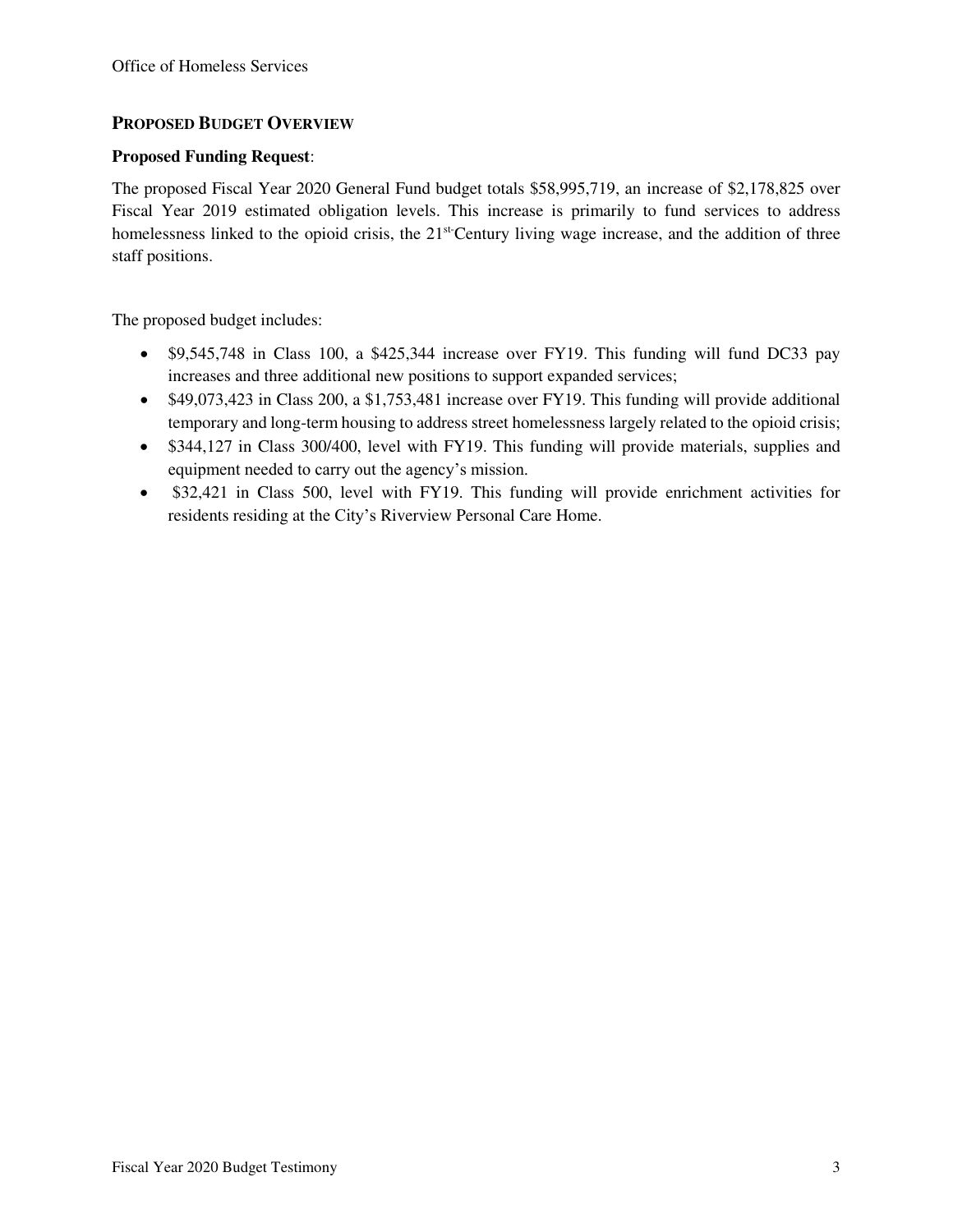## **STAFFING LEVELS**

The department is requesting 160 General Fund positions for FY20, an increase of three from FY19.

The increase is attributed to additional staff support needed for opioid crisis initiatives.

## **NEW HIRES**

| New Hires (from 7/1/2018 to 11/25/18) |                                  |  |  |  |  |  |
|---------------------------------------|----------------------------------|--|--|--|--|--|
|                                       | <b>Total Number of New Hires</b> |  |  |  |  |  |
| White                                 |                                  |  |  |  |  |  |
| Total                                 |                                  |  |  |  |  |  |

Since 11/25/18, OHS has hired an additional 9 employees: two Black males, five Black females, one Latino female and one Asian female.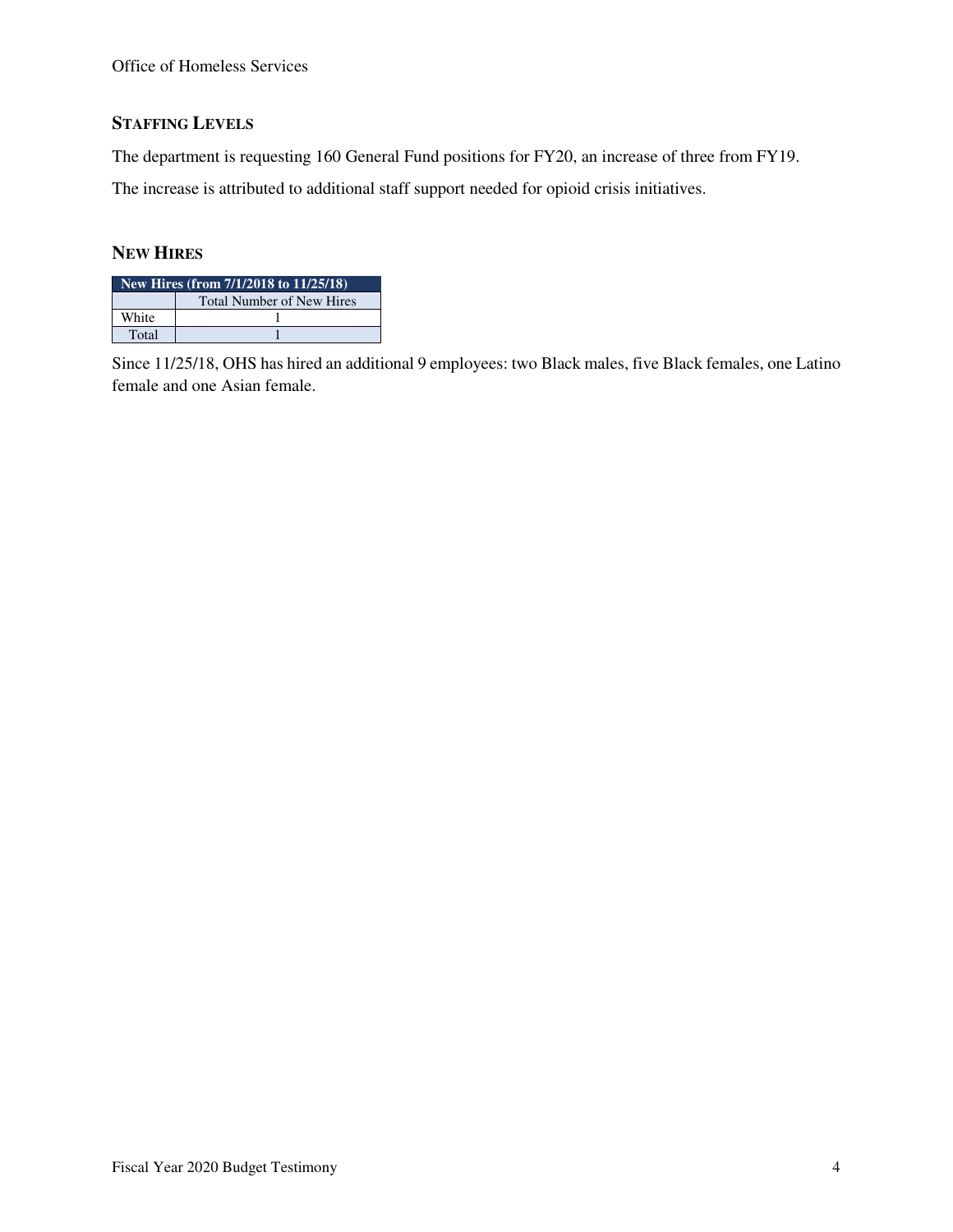### **PERFORMANCE, CHALLENGES, AND INITIATIVES**

## **INFRASTRUCTURE AND ADMINISTRATIVE SERVICES PROGRAM**

#### **FY20 Strategic Goals**

- Work with health care systems to test new approaches to increase housing stability for people with medical and/or treatment needs who are experiencing homelessness.
- Develop policies and test strategies to reduce the number of people who enter homelessness from institutional settings such as prison, foster care, and hospitals.
- Develop a Facilities' Strategic Plan.

| <b>FY20 Performance Measures</b>                          |              |             |              |            |  |  |  |  |  |  |
|-----------------------------------------------------------|--------------|-------------|--------------|------------|--|--|--|--|--|--|
|                                                           | <b>FY18</b>  | FY19 YTD    | <b>FY19</b>  | FY20       |  |  |  |  |  |  |
| Measure                                                   | Actual       | $(01 + 02)$ | Target       | Target     |  |  |  |  |  |  |
| Data Quality: Number of key data elements in the Homeless | $12$ of $16$ |             | $10$ of $16$ | 11 of $16$ |  |  |  |  |  |  |
| Management Information System (HMIS) that meet the        | Data         | N/A         | Data         | Data       |  |  |  |  |  |  |
| completeness threshold <sup>1</sup>                       | Elements     |             | Elements     | Elements   |  |  |  |  |  |  |

*1 This is an annual measure, and FY19 data will be available at year-end. Completeness Threshold: Less than 10% error rate for each data element. OHS anticipates that the data quality for newly participating programs will not be as high as the data quality of existing programs, so the FY19 target is lower than the FY18 year-end figure.*

# **HOMELESSNESS PREVENTION AND DIVERSION PROGRAM**

#### **FY20 Strategic Goals**

- Continue to implement recommendations from PHL Participatory Design Lab.
- Employ mobile assessors, e.g. as multi-lingual and culturally-competent staff persons who can do assessments in the community and reach people who are under-represented in the homeless service system or are unable to come to centralized sites.

| <b>FY20 Performance Measures</b>                                          |             |             |             |             |  |  |  |  |  |
|---------------------------------------------------------------------------|-------------|-------------|-------------|-------------|--|--|--|--|--|
|                                                                           | <b>FY18</b> | FY19YTD     | <b>FY19</b> | <b>FY20</b> |  |  |  |  |  |
| Measure                                                                   | Actual 1    | $(01 + 02)$ | Target      | Target      |  |  |  |  |  |
| Number of households provided homeless prevention assistance <sup>1</sup> | 837         | 546         | 725         | 800         |  |  |  |  |  |

*<sup>1</sup>This figure measures the number of households provided Homeless Prevention assistance. "Household" means individual and/or family. Annual targets are based on funding awarded through the Housing Trust Fund and Community Services Block Grant (CSBG). OHS's annual target assumes \$1,000 of assistance per household. Often, households require less assistance, and OHS is able to serve more households. The number might vary, based on level of need.* 

# **EMERGENCY AND TEMPORARY HOUSING PROGRAM**

#### **FY20 Strategic Goals**

- Meet the unique housing needs of people exiting street homelessness who have an Opioid Use Disorder.
- Eliminate the practice of providing chairs to people experiencing homelessness who come in for shelter after hours by providing beds instead.

| <b>FY20 Performance Measures</b>                                                                                  |             |             |             |        |
|-------------------------------------------------------------------------------------------------------------------|-------------|-------------|-------------|--------|
|                                                                                                                   | <b>FY18</b> | FY19 YTD    | <b>FY19</b> | FY20   |
| Measure                                                                                                           | Actual      | $(Q1 + Q2)$ | Target      | Target |
| Percent of exits to permanent housing destinations from shelter and<br>transitional housing programs <sup>1</sup> | 35.0%       | 35.0%       | 30.0%       | 35.0%  |
| Median length of stay in shelter, transitional, and safe haven<br>programs <sup>2</sup>                           | 154         | 141         | 160         | 154    |

*<sup>1</sup>OHS expanded the number of programs participating in the Homeless Management Information System (HMIS) starting in late FY18. The FY19*  target is lower than the FY18 year-end, as it is not yet clear whether OHS will see the same overall rate in FY19 as was seen in FY18. While the *target is lower because of that uncertainty, the year-to-date percent is equal to the year-end percent in FY18. Over time, this expansion will give OHS a better overall picture of the system.*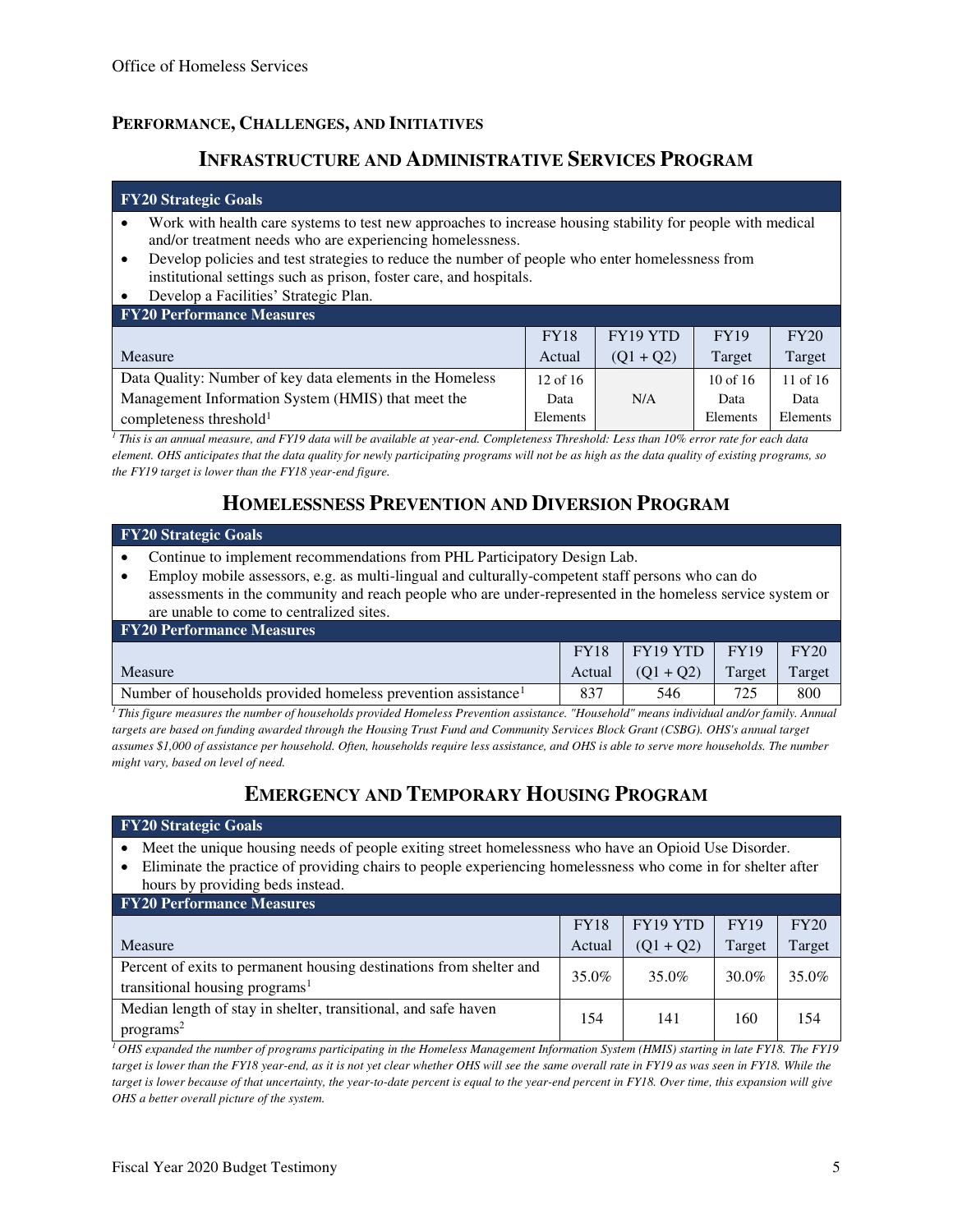*<sup>2</sup>Safe Havens serve hard-to-reach homeless persons who have severe mental illness, are on the streets, and have been unable or unwilling to participate in supportive services. The program provides 24-hour residence for an unspecified duration.* 

# **PERMANENT HOUSING PROGRAM**

#### **FY20 Strategic Goals**

- Implement landlord engagement program to increase the number of landlords and housing units available to people exiting homelessness.
- Implement a "move-on" strategy to help people exit to permanent housing from high-cost, service-rich housing when they are ready.

| <b>FY20 Performance Measures</b>                                                                                                            |             |             |             |        |
|---------------------------------------------------------------------------------------------------------------------------------------------|-------------|-------------|-------------|--------|
|                                                                                                                                             | <b>FY18</b> | FY19 YTD    | <b>FY19</b> | FY20   |
| Measure                                                                                                                                     | Actual      | $(Q1 + Q2)$ | Target      | Target |
| Number of households provided Rapid Rehousing assistance to end<br>their homelessness <sup>1</sup>                                          | 447         | 195         | 400         | 425    |
| Number of households placed into all types of permanent housing,<br>including permanent supportive housing and rapid rehousing <sup>2</sup> | 841         | 412         | 860         | 875    |

*<sup>1</sup>Totals vary across quarters, and the pace toward the year-end goal depends administratively on grant timing, contracting, referrals, and time it takes for households to locate and move into a housing unit in the community.* 

*2 The Philadelphia Housing Authority has reduced the number of blueprint vouchers since FY17.*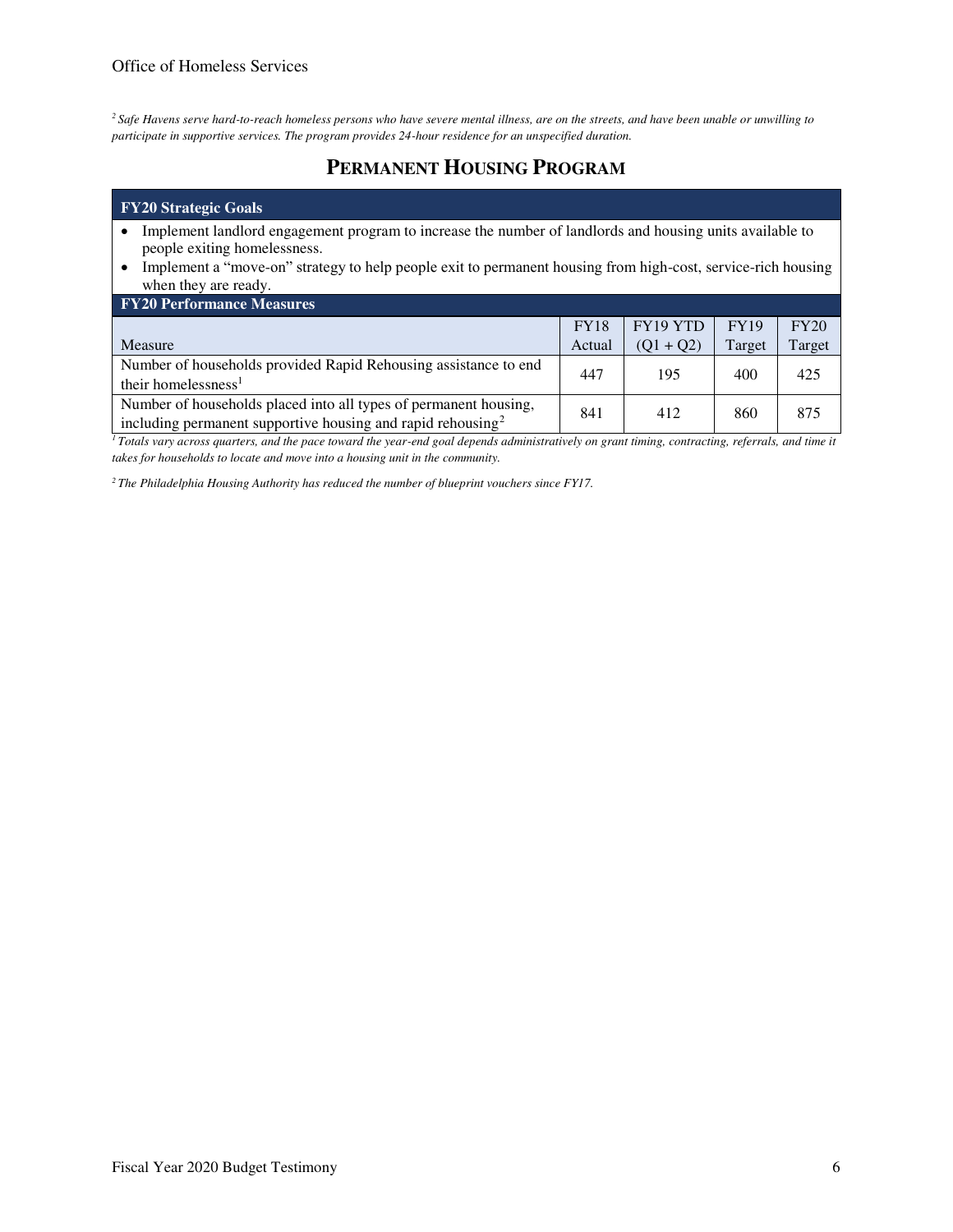### **OTHER BUDGETARY IMPACTS**

### **Federal and State (Where Applicable)**

OHS receives \$37M in federal dollars. These funds are used for Prevention, Diversion & Intake, Emergency & Temporary Housing, Permanent Housing and Infrastructure/Administrative Services.

OHS receives \$8M in state dollars. These funds are used for Prevention, Diversion & Intake, Emergency & Temporary Housing and Administrative Services.

Half of the funds that support the 12,000+ 'beds' in the city's homeless system are funded by Federal and State dollars. Any reduction in state and/or Federal funds would result in a decrease of available 'beds' for those experiencing homelessness.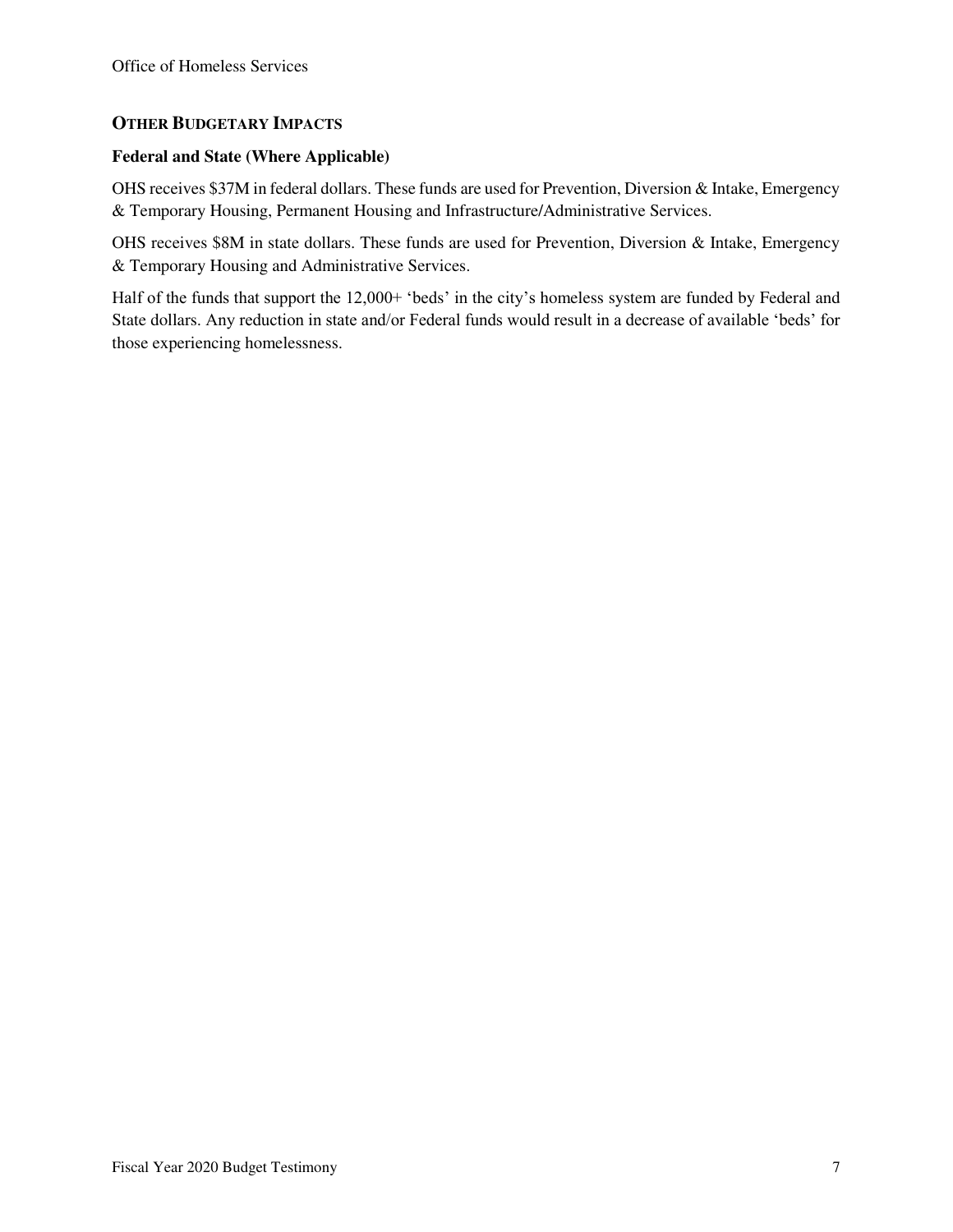## **CONTRACTING EXPERIENCE**

| M/W/DSBE Participation on Large Professional Services Contracts with For-Profit Vendors<br>Top Five Largest Contracts over \$34,000 for FY19 |                                                       |                                    |                          |                               |                            |                                                 |                                          |                                         |                                                   |                                                                                                                             |                                                                                            |
|----------------------------------------------------------------------------------------------------------------------------------------------|-------------------------------------------------------|------------------------------------|--------------------------|-------------------------------|----------------------------|-------------------------------------------------|------------------------------------------|-----------------------------------------|---------------------------------------------------|-----------------------------------------------------------------------------------------------------------------------------|--------------------------------------------------------------------------------------------|
|                                                                                                                                              |                                                       |                                    |                          |                               |                            |                                                 |                                          |                                         |                                                   |                                                                                                                             |                                                                                            |
| Vendor<br>Name                                                                                                                               | <b>Brief</b><br>Description of<br>Service<br>Provided | Dollar<br>Amount<br>of<br>Contract | <b>RFP</b> Issue<br>Date | Contract<br><b>Start Date</b> | Ranges in RFP              | $%$ of<br>M/W/DSBE<br>Participation<br>Achieved | \$ Value of<br>M/W/DSBE<br>Participation | Total %<br>Participation<br>- All DSBEs | Total \$<br>Value<br>Participation<br>- All DSBEs | Is This a<br>Local<br>Business?<br>(principal)<br>place of<br>business<br>located<br>within City<br>limits)<br>[yes $/$ no] | Does the<br>Vendor<br>Have a<br>Waiver for<br>Living<br>Wage<br>Compliance<br>[yes $/$ no] |
| Food                                                                                                                                         |                                                       |                                    |                          |                               | MBE: 8-11%                 | 8%                                              | \$58,000                                 |                                         |                                                   |                                                                                                                             |                                                                                            |
| Management                                                                                                                                   | Food Service for                                      |                                    |                          |                               | WBE: 7-11%                 | $0\%$                                           | \$0                                      |                                         |                                                   |                                                                                                                             |                                                                                            |
| Serv. Inc.<br>d/b/a Lintons<br>Managed<br>Serv.                                                                                              | the Riverview<br>Home                                 | \$765,511                          | 4/1/2016                 | 7/1/2016                      | <b>DSBE</b> : best efforts | $0\%$                                           | \$0                                      | $8\%$                                   | \$58,000                                          | N <sub>o</sub>                                                                                                              | No                                                                                         |
|                                                                                                                                              | Maintenance                                           |                                    |                          |                               | MBE: 12-15%                | 100%                                            | \$747,558                                |                                         | \$747,558                                         |                                                                                                                             | N <sub>o</sub>                                                                             |
|                                                                                                                                              | service at 6 City                                     |                                    |                          |                               | WBE: 8-11%                 | $0\%$                                           | \$0                                      |                                         |                                                   | Yes                                                                                                                         |                                                                                            |
| <b>US</b> Facilities                                                                                                                         | Supported<br>Housing<br>Facilities                    | \$747,558                          | 4/7/2017                 | 7/1/2017                      | DSBE: best efforts         | $0\%$                                           | \$0                                      | 100%                                    |                                                   |                                                                                                                             |                                                                                            |
| Core Care                                                                                                                                    | Food Service for                                      |                                    |                          |                               | MBE: 9-12%                 | $9\%$                                           | \$61,987                                 |                                         |                                                   |                                                                                                                             |                                                                                            |
| Food Service                                                                                                                                 | Families                                              | \$688,747                          | 3/24/2017                | 7/1/2017                      | WBE: 8-11%                 | $0\%$                                           | \$0                                      | $9\%$                                   | \$61,987                                          | Yes                                                                                                                         | No                                                                                         |
| Inc.                                                                                                                                         | Forward Phila.<br>Campus                              |                                    |                          |                               | <b>DSBE</b> : best efforts | $0\%$                                           | \$0                                      |                                         |                                                   |                                                                                                                             |                                                                                            |
|                                                                                                                                              | Emergency                                             |                                    |                          |                               | MBE: 1-3%                  | $0\%$                                           | $\overline{50}$                          |                                         |                                                   |                                                                                                                             |                                                                                            |
|                                                                                                                                              | Housing $&$                                           |                                    |                          |                               | WBE: 1-3%                  | 100%                                            | \$656,947                                |                                         |                                                   |                                                                                                                             |                                                                                            |
| Darlene<br>Morris                                                                                                                            | Support<br>Services to<br>Homeless<br>Families        | \$656,947                          | 4/3/2018                 | 7/1/2018                      | <b>DSBE</b> : best efforts | $0\%$                                           | \$0                                      | 100%                                    | \$656,947                                         | Yes                                                                                                                         | N <sub>o</sub>                                                                             |
|                                                                                                                                              | Customization/                                        |                                    |                          |                               | MBE: N/A                   | $0\%$                                           | \$0                                      |                                         |                                                   |                                                                                                                             |                                                                                            |
| Eccovia d/b/a                                                                                                                                | on-going                                              |                                    |                          |                               | WBE: N/A                   | $0\%$                                           | \$0                                      |                                         |                                                   |                                                                                                                             |                                                                                            |
| Client Track <sup>1</sup>                                                                                                                    | support for<br>HUD Mandated<br>HMIS database          | \$319,100                          | 6/25/2013                | 10/1/2015                     | DSBE: N/A                  | $0\%$                                           | \$0                                      | $0\%$                                   | \$0                                               | N <sub>0</sub>                                                                                                              | N <sub>0</sub>                                                                             |

<sup>1</sup> In order to protect the City from the potential loss of State and Federal Grant funds, OHS received an exemption on 6/17/15 for this contract in order to immediately purchase a new data collection and *reporting system (Homeless Management Information System (HMIS)).*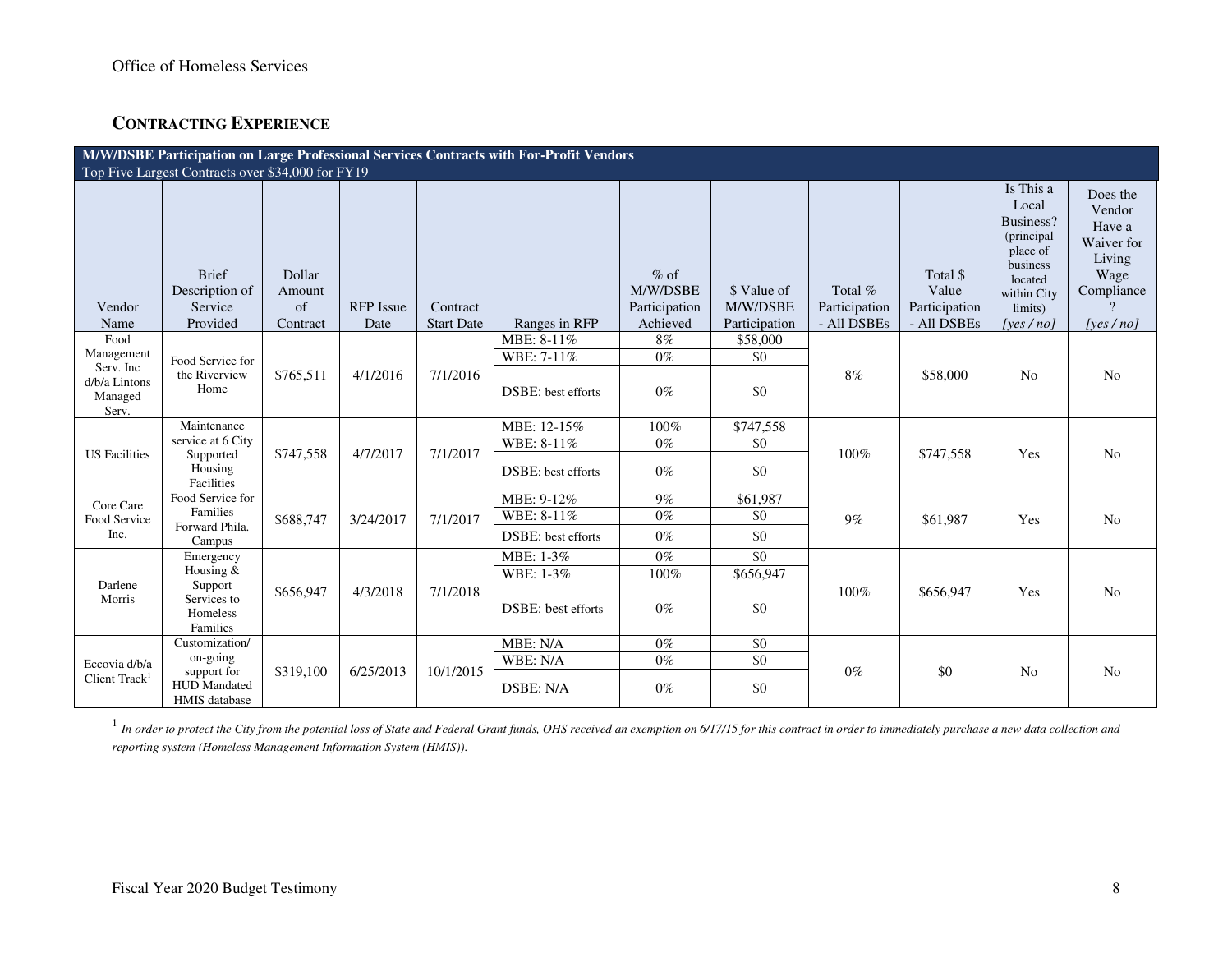# Office of Homeless Services

| <b>Non-Profit Vendor Demographics</b>            |            |          |  |  |  |  |  |
|--------------------------------------------------|------------|----------|--|--|--|--|--|
| <b>PHMC</b>                                      | Minority % | Female % |  |  |  |  |  |
| Workforce                                        | 72%        | 77%      |  |  |  |  |  |
| Executive                                        | 52%        | 81%      |  |  |  |  |  |
| Board                                            | 52%        | 43%      |  |  |  |  |  |
| Hispanic Assoc. of Contractors & Engineer (HACE) | Minority % | Female % |  |  |  |  |  |
| Workforce                                        | 83%        | 72%      |  |  |  |  |  |
| Executive                                        | 83%        | $72\%$   |  |  |  |  |  |
| Board                                            | 83%        | 33%      |  |  |  |  |  |
| Women Against Abuse                              | Minority % | Female % |  |  |  |  |  |
| Workforce                                        | 65%        | 86%      |  |  |  |  |  |
| Executive                                        | 33%        | 92%      |  |  |  |  |  |
| Board                                            | 29%        | 83%      |  |  |  |  |  |
| <b>Urban Affairs Coalition</b>                   | Minority % | Female % |  |  |  |  |  |
| Workforce                                        | 93%        | 55%      |  |  |  |  |  |
| Executive                                        | 100%       | 50%      |  |  |  |  |  |
| <b>Board</b>                                     | 60%        | 43%      |  |  |  |  |  |
| Pennsylvania Real Estate Corp.                   | Minority % | Female % |  |  |  |  |  |
| Workforce                                        | 78%        | 72%      |  |  |  |  |  |
| Executive                                        | 100%       | 80%      |  |  |  |  |  |
| Board                                            | 50%        | 67%      |  |  |  |  |  |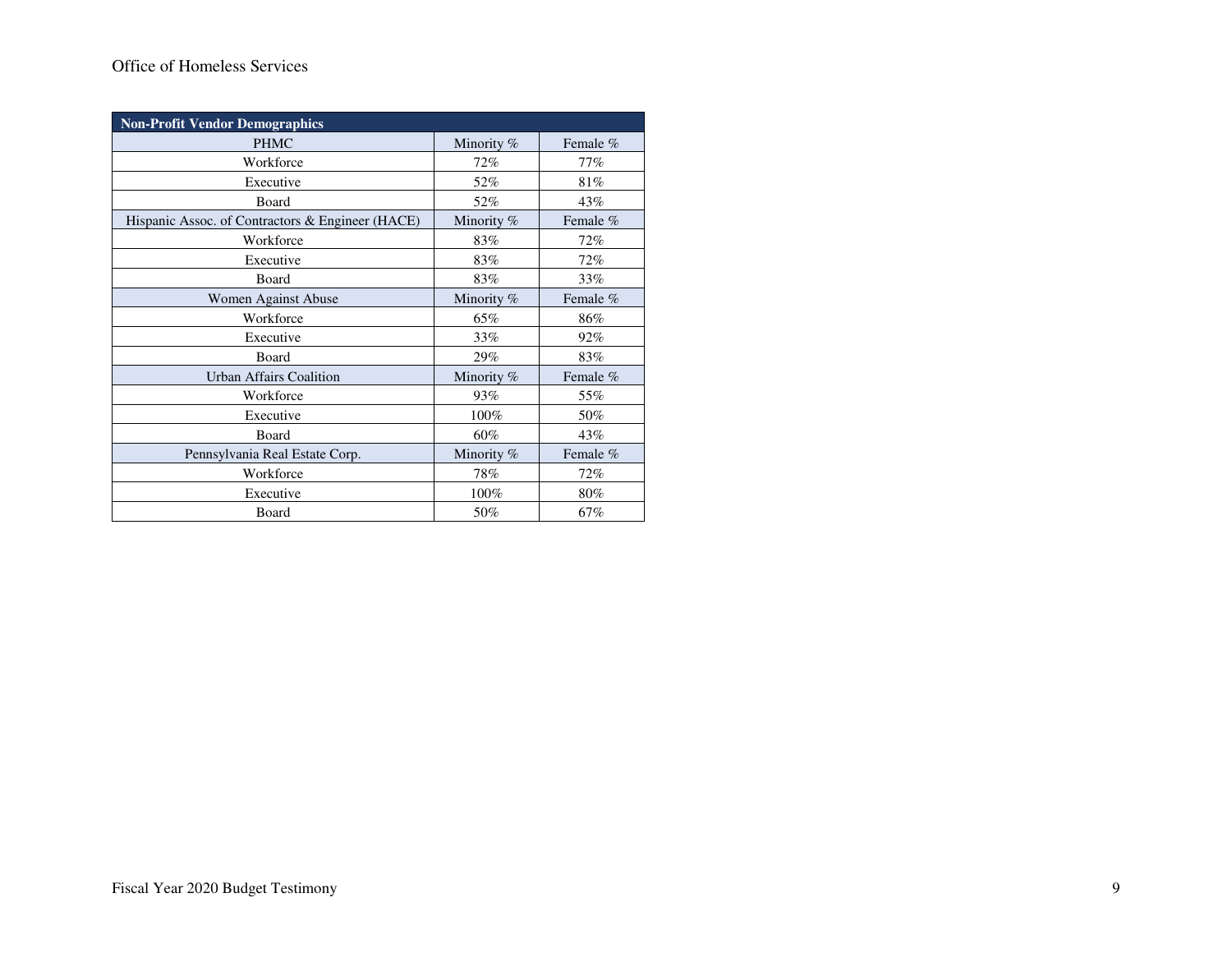# **EMPLOYEE DATA**

| <b>Staff Demographics (as of November 2018)</b> |                |                |                        |              |                |
|-------------------------------------------------|----------------|----------------|------------------------|--------------|----------------|
| <b>Full-Time Staff</b>                          |                |                | <b>Executive Staff</b> |              |                |
|                                                 | Male           | Female         |                        | Male         | Female         |
|                                                 | African-       | African-       |                        | African-     | African-       |
|                                                 | American       | American       |                        | American     | American       |
| Total                                           | 39             | 81             | Total                  | 1            | $\mathbf{0}$   |
| % of Total                                      | 23%            | 47%            | % of Total             | 20%          | $0\%$          |
| Average Salary                                  | \$58,395       | \$55,679       | Average Salary         | \$82,400     | \$0            |
| <b>Median Salary</b>                            | \$62,314       | \$53,360       | Median Salary          | \$82,400     | \$0            |
|                                                 | White          | White          |                        | White        | White          |
| Total                                           | 11             | 17             | Total                  | 1            | $\overline{c}$ |
| % of Total                                      | 6%             | $10\%$         | % of Total             | 20%          | 40%            |
| Average Salary                                  | \$70,605       | \$72,702       | Average Salary         | \$100,000    | \$118,450      |
| <b>Median Salary</b>                            | \$63,773       | \$67,465       | <b>Median Salary</b>   | \$100,000    | \$118,450      |
|                                                 | Hispanic       | Hispanic       |                        | Hispanic     | Hispanic       |
| Total                                           | 1              | 8              | Total                  | $\theta$     | $\theta$       |
| % of Total                                      | $1\%$          | $5\%$          | % of Total             | $0\%$        | $0\%$          |
| Average Salary                                  | \$71,241       | \$51,215       | Average Salary         | \$0          | \$0            |
| <b>Median Salary</b>                            | \$71,241       | \$42,185       | Median Salary          | \$0          | \$0            |
|                                                 | Asian          | Asian          |                        | Asian        | Asian          |
| Total                                           | 2              | 6              | Total                  | $\mathbf{0}$ | $\theta$       |
| % of Total                                      | $1\%$          | 4%             | % of Total             | $0\%$        | $0\%$          |
| Average Salary                                  | \$49,614       | \$42,445       | Average Salary         | \$0          | \$0            |
| Median Salary                                   | \$49,614       | \$34,749       | Median Salary          | \$0          | \$0            |
| Other<br>Other                                  |                |                | Other<br>Other         |              |                |
| Total                                           | $\overline{2}$ | 4              | Total                  | $\Omega$     | 1              |
| % of Total                                      | 1%             | 2%             | % of Total             | $0\%$        | 20%            |
| Average Salary                                  | \$50,583       | \$50,016       | Average Salary         | \$0          | \$103,000      |
| Median Salary                                   | \$50,583       | \$36,967       | <b>Median Salary</b>   | \$0          | \$103,000      |
|                                                 | Bilingual      | Bilingual      |                        | Bilingual    | Bilingual      |
| Total                                           | 4              | 13             | Total                  | $\mathbf{0}$ | 1              |
| % of Total                                      | 2%             | 8%             | % of Total             | $0\%$        | 20%            |
| Average Salary                                  | \$62,758       | \$52,619       | Average Salary         | \$0          | \$103,000      |
| Median Salary                                   | \$68,890       | \$36,167       | Median Salary          | \$0          | \$103,000      |
| Male<br>Female                                  |                | Male<br>Female |                        |              |                |
| Total                                           | 55             | 116            | Total                  | 2            | 3              |
| % of Total                                      | 32%            | $68\%$         | % of Total             | $40\%$       | $60\%$         |
| Average Salary                                  | \$60,467       | \$57,072       | Average Salary         | \$91,200     | \$113,300      |
| <b>Median Salary</b>                            | \$63,373       | \$56,319       | <b>Median Salary</b>   | \$91,200     | \$103,000      |